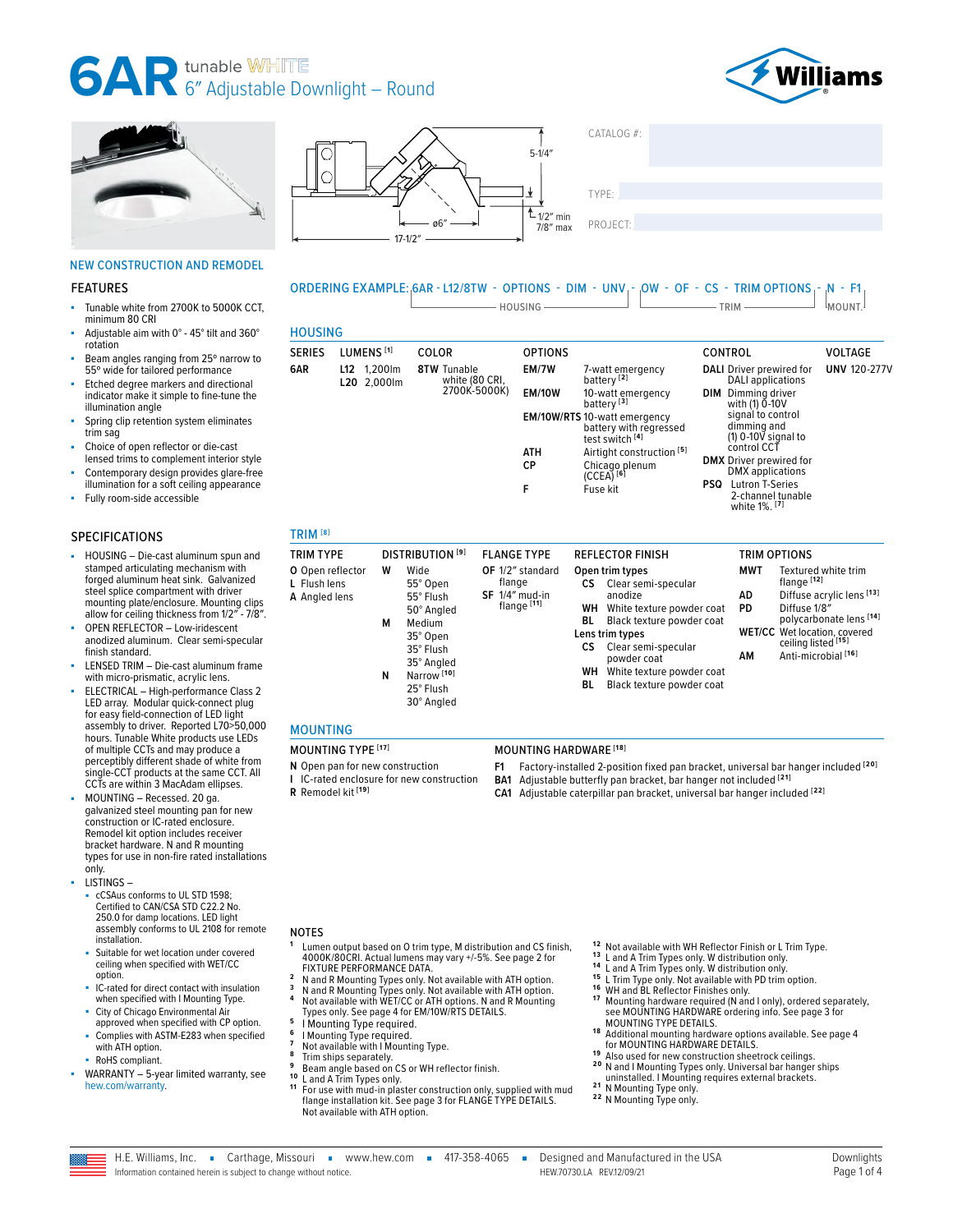# **6AR** tunable WHITE<br>6" Adjustable Downlight – Round

# <span id="page-1-0"></span>FIXTURE PERFORMANCE DATA

#### OPEN REFLECTOR TRIM TYPE

|            | DIST. | <b>DELIVERED LUMENS</b> | <b>WATTAGE</b> | <b>EFFICACY (Im/W)</b> |  |  |  |  |  |
|------------|-------|-------------------------|----------------|------------------------|--|--|--|--|--|
|            | W     | 1180                    | 14.6           | 80.8                   |  |  |  |  |  |
| $\Xi$      | M     | 1228                    | 14.6           | 84.1                   |  |  |  |  |  |
|            | Ν     |                         |                |                        |  |  |  |  |  |
|            | W     | 1985                    | 24.0           | 82.7                   |  |  |  |  |  |
| <b>DZ1</b> | M     | 2027                    | 24.0           | 84.5                   |  |  |  |  |  |
|            | N     |                         |                |                        |  |  |  |  |  |

#### FLUSH LENS TRIM TYPE

|    | <b>DISTRIBUTION</b> | <b>DELIVERED LUMENS</b> | <b>WATTAGE</b> | EFFICACY (Im/W) |  |  |
|----|---------------------|-------------------------|----------------|-----------------|--|--|
|    | W                   | 1065                    | 14.6           | 72.9            |  |  |
| 음  | ΙVΙ                 | 1141                    | 14.6           | 78.2            |  |  |
|    |                     | 1133                    | 14.6           | 77.6            |  |  |
| 20 | W                   | 1771                    | 24.0           | 73.8            |  |  |
|    |                     | 1877                    | 24.0           | 78.2            |  |  |
|    |                     | 1793                    | 24.0           | 74.7            |  |  |

**OPEN REFLECTOR FINISH CATALOG NUMBER CONVERSION FACTOR CS** 1.00 **WH** 0.89 **BL** 0.79

# ANGLED LENS TRIM TYPE

|                 | DIST. | <b>DELIVERED LUMENS</b> | <b>WATTAGE</b> | <b>EFFICACY (Im/W)</b> |
|-----------------|-------|-------------------------|----------------|------------------------|
|                 | W     | 887                     | 14.6           | 60.8                   |
| $\Xi$           | М     | 1058                    | 14.6           | 72.5                   |
|                 | Ν     | 1080                    | 14.6           | 74.0                   |
|                 | W     | 1475                    | 240            | 61.5                   |
| $\overline{50}$ | M     | 1728                    | 24.0           | 72.0                   |
|                 | Ν     | 1693                    | 24.0           | 70.5                   |

#### MULTIPLIER TABLES

| <b>COLOR TEMPERATURE</b> |               |              |  |  |  |  |
|--------------------------|---------------|--------------|--|--|--|--|
| CCT                      | <b>LUMENS</b> | <b>WATTS</b> |  |  |  |  |
| 2700K                    | 0.83          | 1.03         |  |  |  |  |
| 3000K                    | 1.00          | 1.00         |  |  |  |  |
| 3500K                    | በ 99          | 0.99         |  |  |  |  |
| 4000K                    | 1.00          | 1.00         |  |  |  |  |
| 5000K                    | 0.98          | 1.03         |  |  |  |  |

**TRIM CATALOG NUMBER**<br>AD<sup>1</sup> **CONVERSION FACTOR**  $\frac{0.85}{0.85}$ **PD**<sup>1</sup>



- 
- 

# 6000  $4000$   $3000$   $2500$

### PHOTOMETRY

**6AR-L12/8TW-DIM-UNV-OW-OF-CS** (25° tilt) Total Luminaire Output: 1104 lumens; 14.6 Watts | Efficacy: 75.6 lm/W | 80.0 CRI; 4037K CCT



|              | <b>VERTICAL</b> | <b>HORIZONTAL ANGLE</b> |          |            |      |      | <b>ZONAL</b>  |
|--------------|-----------------|-------------------------|----------|------------|------|------|---------------|
|              | <b>ANGLE</b>    | $0^{\circ}$             | 45°      | $90^\circ$ | 135° | 180° | <b>LUMENS</b> |
| DISTRIBUTION | ŋ               | 1459                    | 1459     | 1459       | 1459 | 1459 |               |
|              | 5               | 2038                    | 1796     | 1292       | 900  | 726  | 121           |
|              | 15              | 2134                    | 1593     | 740        | 248  | 174  | 263           |
|              | 25              | 1635                    | 1424     | 303        | 68   | 52   | 306           |
|              | 35              | 1452                    | 1068     | 61         | 15   | 11   | 281           |
|              | 45              | 949                     | 119      | 6          | 3    | 3    | 126           |
|              | 55              | 11                      |          | 0          | 0    |      |               |
| CANDLEPOWER  | 65              | 0                       | $\Omega$ | 0          | 0    | 0    | 0             |
|              | 75              | 0                       | $\Omega$ | 0          | 0    | 0    | 0             |
|              | 85              | U                       | $\Omega$ | 0          | 0    | 0    | 0             |
|              | 90              | 0                       | 0        | 0          | 0    | 0    |               |

| LUMEN SUMMARY | <b>ZONE</b> | <b>LUMENS</b> | % FIXTURE |
|---------------|-------------|---------------|-----------|
|               | $0 - 40$    | 971           | 88        |
|               | $0 - 60$    | 1104          | 100       |
|               | $0 - 90$    | 1104          | 100       |
|               | $-180$<br>0 | 1104          | 100       |



**Basic** 



**<sup>1</sup>** Distribution will also be affected, consult factory.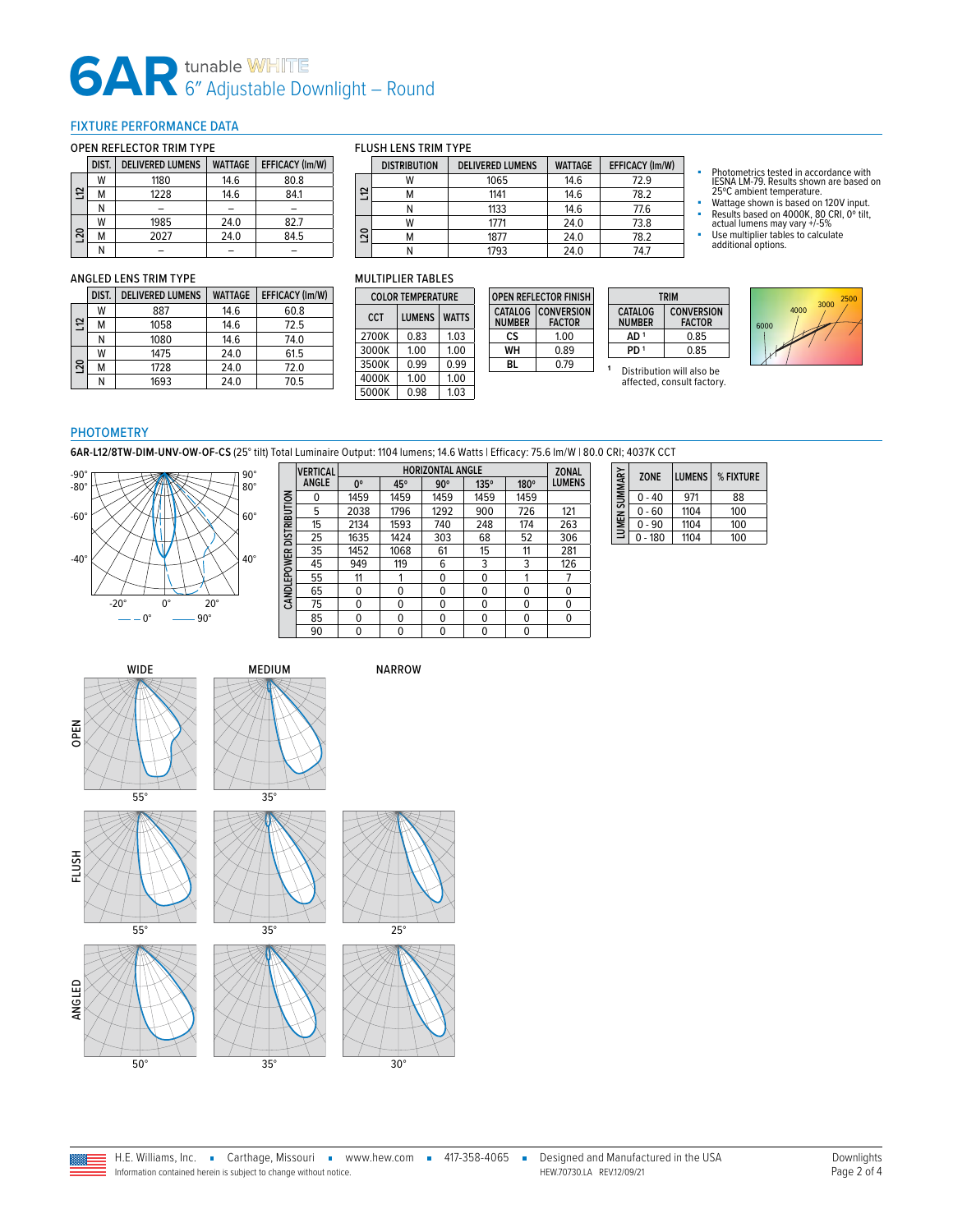# **6AR** tunable WHITE<br>6" Adjustable Downlight – Round

<span id="page-2-0"></span>

### <span id="page-2-1"></span>MOUNTING TYPE DETAILS





|               | <b>LENGTH</b> |             |             |             |             |              |
|---------------|---------------|-------------|-------------|-------------|-------------|--------------|
| <b>LUMENS</b> |               | B           | ⊾           |             |             |              |
| L12           | 15-3/16"      | 16''        | $6 - 3/8"$  | $12 - 1/8"$ | $9 - 1/2''$ | $6 - 1/16''$ |
| L20           | $16 - 5/8"$   | $17 - 1/2"$ | $7 - 7/8''$ | 14''        | $10 - 1/4"$ | ייד          |





F